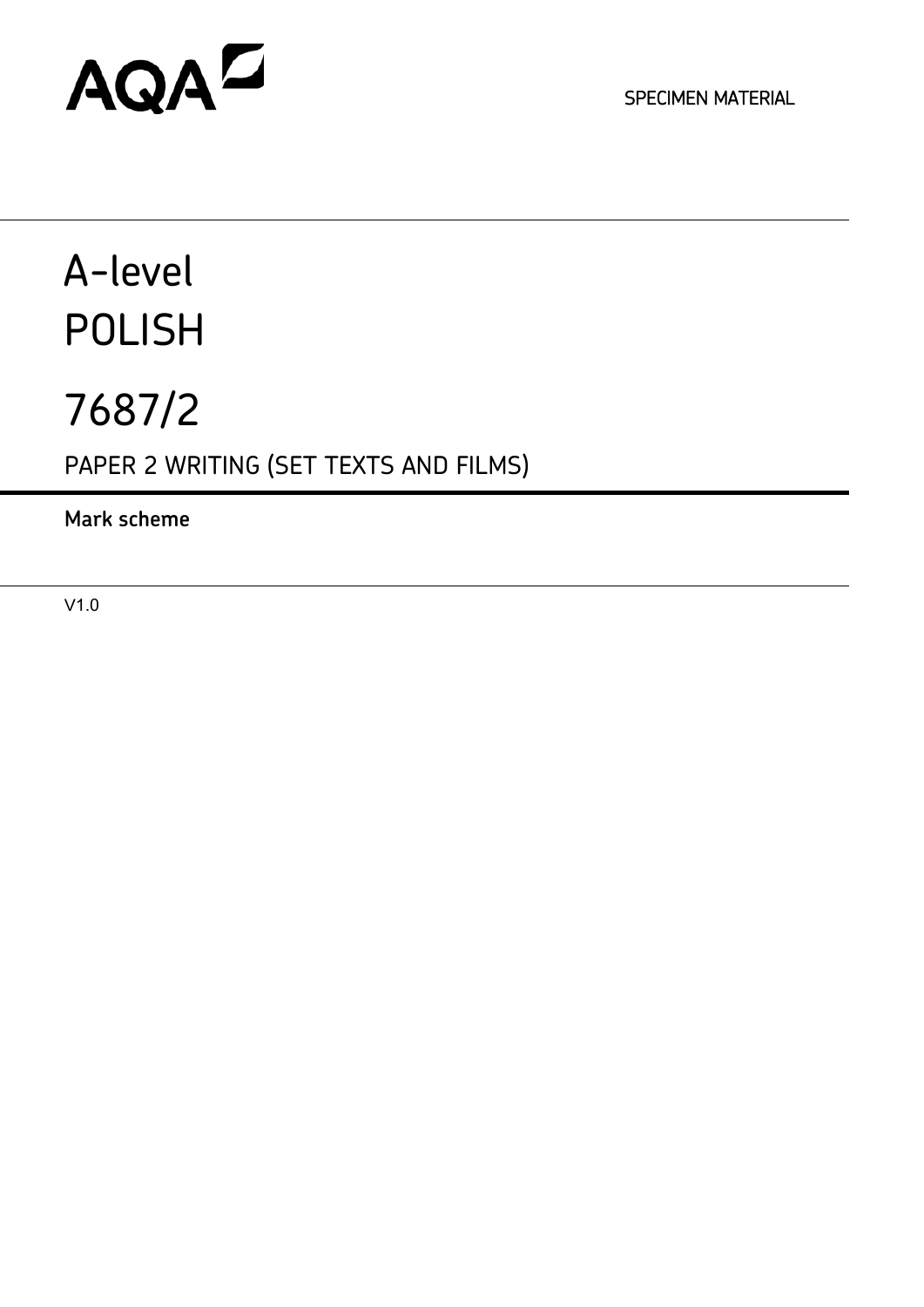Mark schemes are prepared by the Lead Assessment Writer and considered, together with the relevant questions, by a panel of subject teachers. This mark scheme includes any amendments made at the standardisation events which all associates participate in and is the scheme which was used by them in this examination. The standardisation process ensures that the mark scheme covers the students' responses to questions and that every associate understands and applies it in the same correct way. As preparation for standardisation each associate analyses a number of students' scripts. Alternative answers not already covered by the mark scheme are discussed and legislated for. If, after the standardisation process, associates encounter unusual answers which have not been raised they are required to refer these to the Lead Assessment Writer.

It must be stressed that a mark scheme is a working document, in many cases further developed and expanded on the basis of students' reactions to a particular paper. Assumptions about future mark schemes on the basis of one year's document should be avoided; whilst the guiding principles of assessment remain constant, details will change, depending on the content of a particular examination paper.

Further copies of this mark scheme are available from aqa.org.uk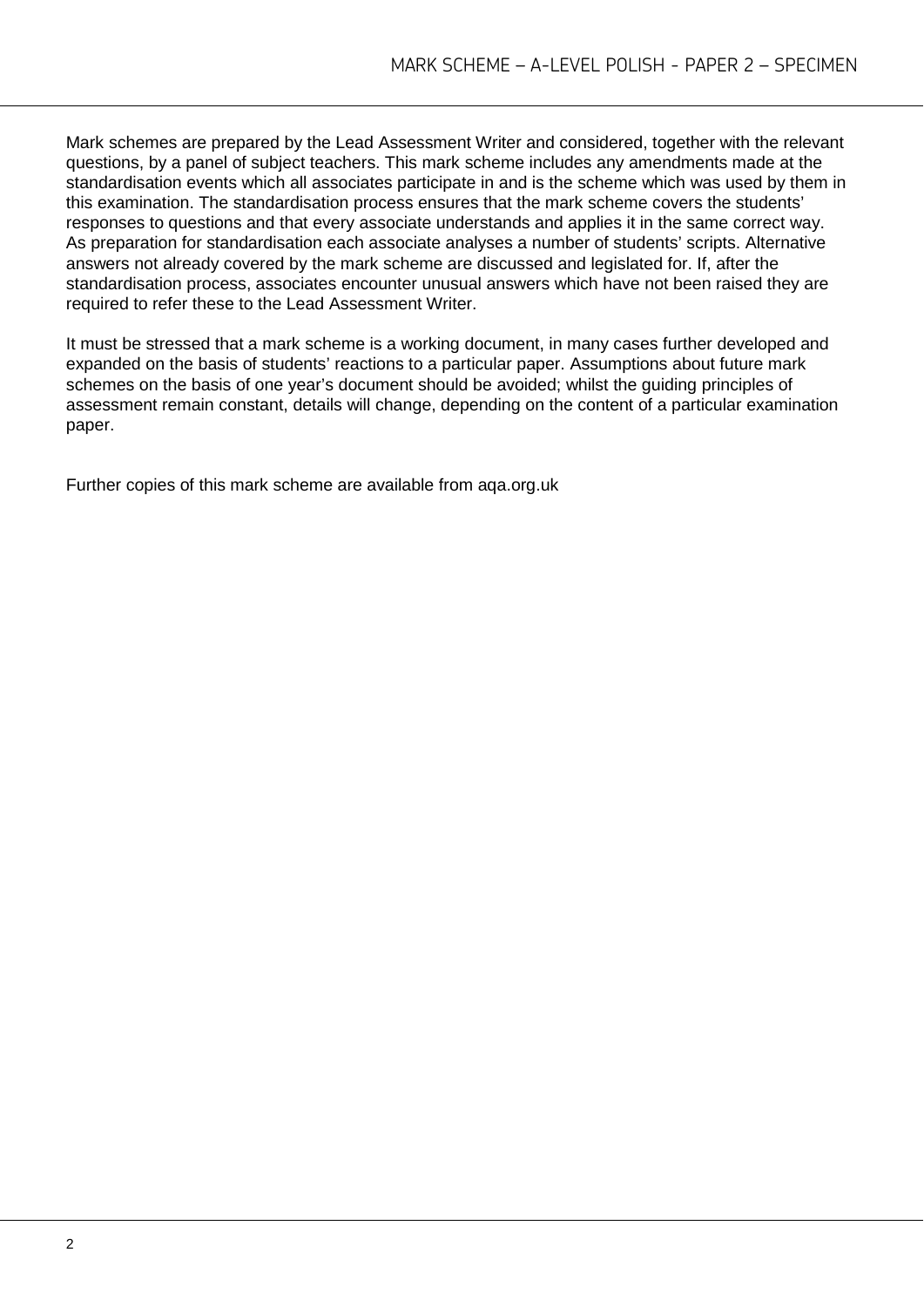#### **Level of response marking instructions**

Level of response mark schemes are broken down into levels, each of which has a descriptor. The descriptor for the level shows the average performance for the level. There are marks in each level.

Before you apply the mark scheme to a student's answer read through the answer and annotate it (as instructed) to show the qualities that are being looked for. You can then apply the mark scheme.

# **Step 1 Determine a level**

Start at the lowest level of the mark scheme and use it as a ladder to see whether the answer meets the descriptor for that level. The descriptor for the level indicates the different qualities that might be seen in the student's answer for that level. If it meets the lowest level then go to the next one and decide if it meets this level, and so on, until you have a match between the level descriptor and the answer. With practice and familiarity you will find that for better answers you will be able to quickly skip through the lower levels of the mark scheme.

When assigning a level you should look at the overall quality of the answer and not look to pick holes in small and specific parts of the answer where the student has not performed quite as well as the rest. If the answer covers different aspects of different levels of the mark scheme you should use a best fit approach for defining the level and then use the variability of the response to help decide the mark within the level, ie if the response is predominantly level 3 with a small amount of level 4 material it would be placed in level 3 but be awarded a mark near the top of the level because of the level 4 content.

#### **Step 2 Determine a mark**

Once you have assigned a level you need to decide on the mark. The descriptors on how to allocate marks can help with this. The exemplar materials used during standardisation will help. There will be an answer in the standardising materials which will correspond with each level of the mark scheme. This answer will have been awarded a mark by the Lead Examiner. You can compare the student's answer with the example to determine if it is the same standard, better or worse than the example. You can then use this to allocate a mark for the answer based on the Lead Examiner's mark on the example.

You may well need to read back through the answer as you apply the mark scheme to clarify points and assure yourself that the level and the mark are appropriate.

Indicative content in the mark scheme is provided as a guide for examiners. It is not intended to be exhaustive and you must credit other valid points. Students do not have to cover all of the points mentioned in the Indicative content to reach the highest level of the mark scheme.

An answer which contains nothing of relevance to the question must be awarded no marks.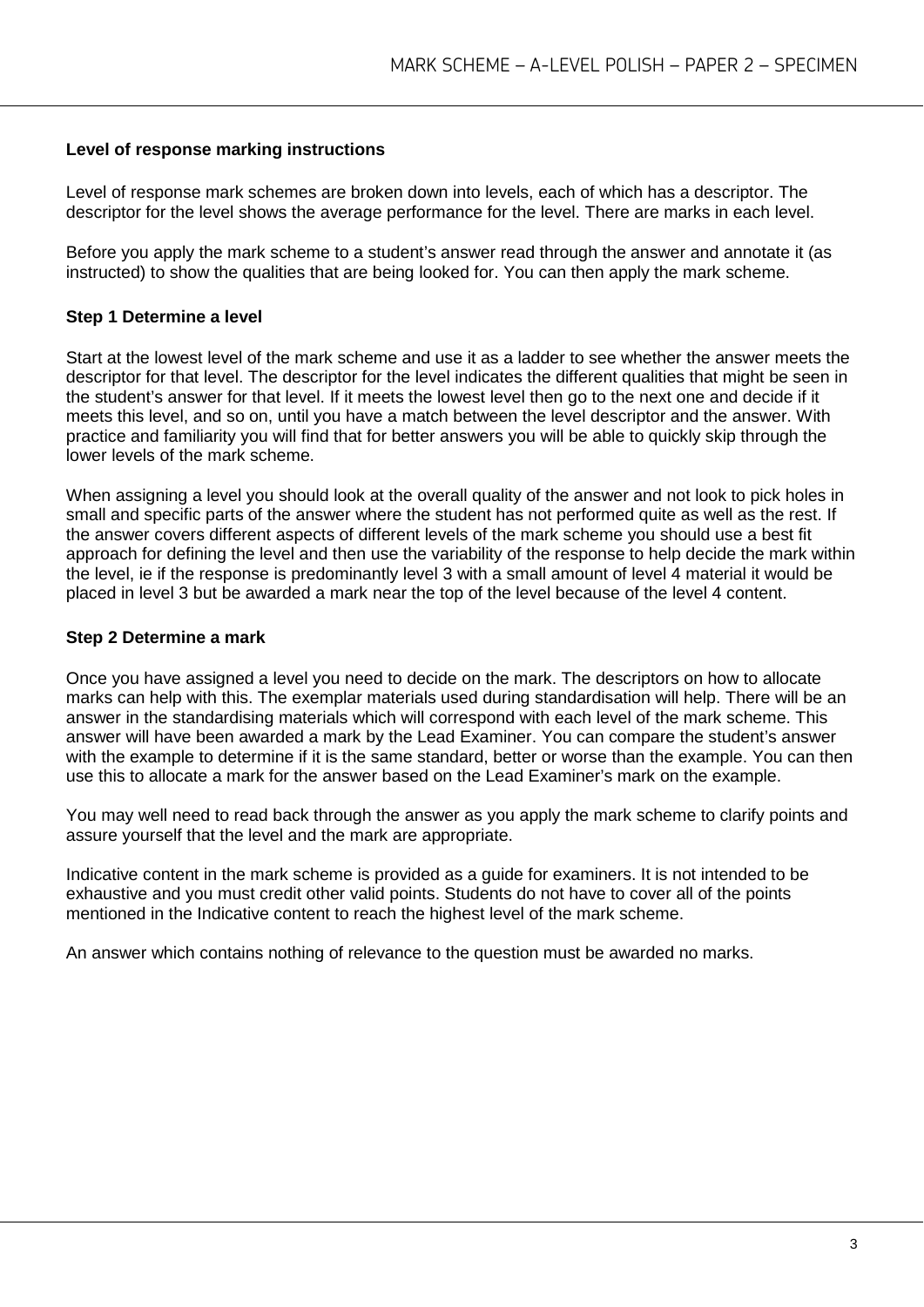# **Assessment criteria**

Each assessment objective should be assessed independently.

Students are advised to write approximately 300 words per essay. Everything that students write must be assessed; there is no word limit. Students writing the recommended length have access to the full range of marks.

| AO <sub>3</sub> |                                                                                                                                                                                                                                                                                                        |  |
|-----------------|--------------------------------------------------------------------------------------------------------------------------------------------------------------------------------------------------------------------------------------------------------------------------------------------------------|--|
| $17 - 20$       | The language produced is mainly accurate with only occasional minor errors. The student<br>shows a consistently secure grasp of grammar and is able to manipulate complex language<br>accurately. The student uses a wide range of vocabulary appropriate to the context and the<br>task.              |  |
| $13 - 16$       | The language produced is generally accurate, but there are some minor errors. The student<br>shows a generally good grasp of grammar and is often able to manipulate complex language<br>accurately. The student uses a good range of vocabulary appropriate to the context and the<br>task.           |  |
| $9 - 12$        | The language produced is reasonably accurate, but there are a few serious errors. The<br>student shows a reasonable grasp of grammar and is sometimes able to manipulate complex<br>language accurately. The student uses a reasonable range of vocabulary appropriate to the<br>context and the task. |  |
| $5-8$           | The language produced contains many errors. The student shows some grasp of grammar<br>and is occasionally able to manipulate complex language accurately. The student uses a<br>limited range of vocabulary appropriate to the context and the task.                                                  |  |
| $1 - 4$         | The language produced contains many errors of a basic nature. The student shows little<br>grasp of grammar and is rarely able to manipulate complex language accurately. The student<br>uses a very limited range of vocabulary appropriate to the context and the task.                               |  |
| $\Omega$        | The student produces nothing worthy of credit.                                                                                                                                                                                                                                                         |  |

#### **Minor errors are defined as those which do not affect communication.**

# **Serious errors are defined as those which adversely affect communication.**

#### **Minor errors include:**

incorrect but close to correct spellings incorrect genders/case forms and consequential errors of agreement

#### **Serious errors include:**

incorrect verb forms especially irregular forms, incorrect use of pronouns missing or incorrect agreements of adjectives or past participles.

#### **Complex language includes:**

use of pronouns of all types

tenses that support conceptual complexity

connectives supporting a range of subordinate clauses including those requiring subjunctive constructions with verbs and verbs followed by infinitive with correct preposition use of present and past participles.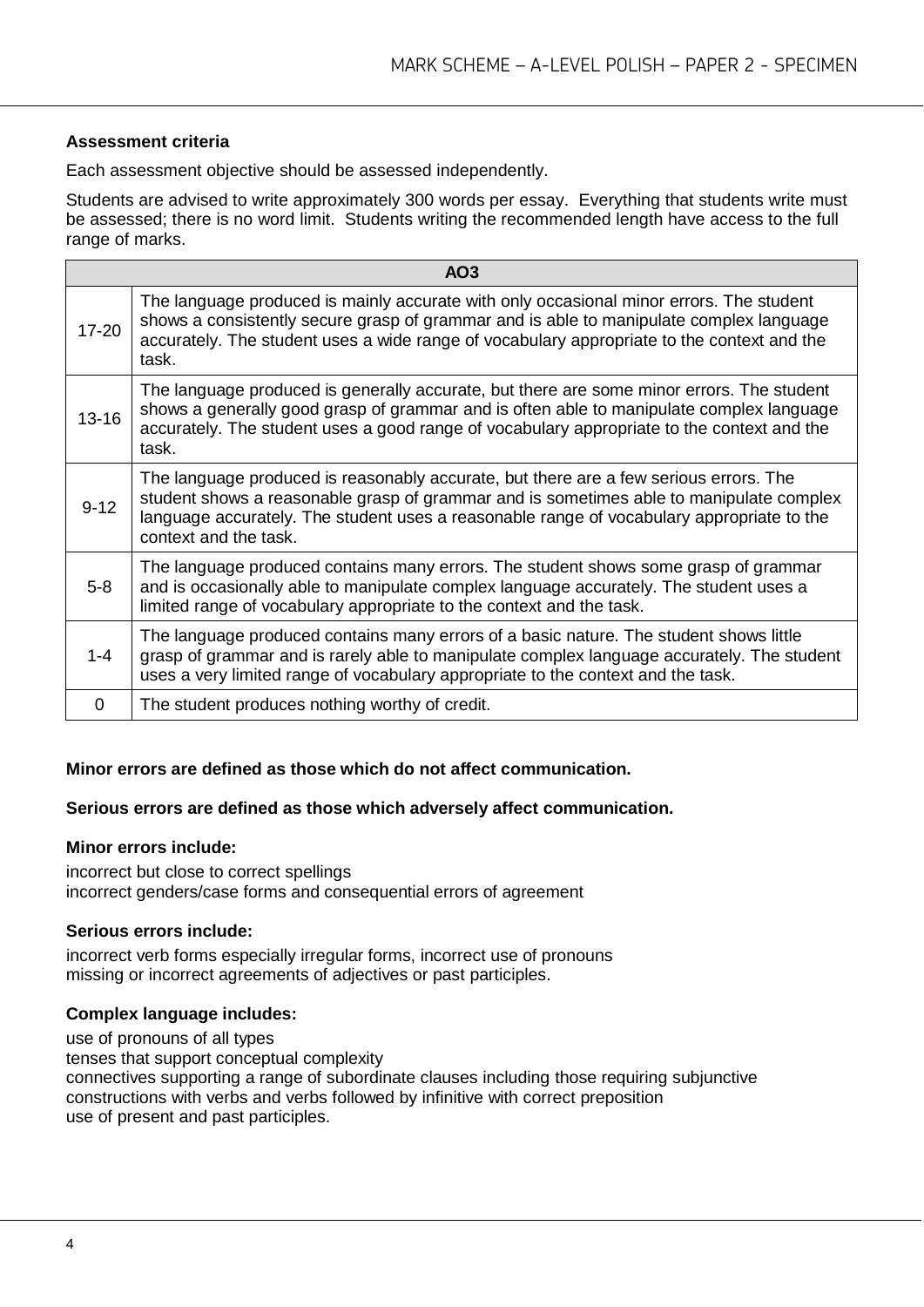| AO <sub>4</sub> |                                                                                                                                                                                                                                                                                                                                          |  |
|-----------------|------------------------------------------------------------------------------------------------------------------------------------------------------------------------------------------------------------------------------------------------------------------------------------------------------------------------------------------|--|
|                 | Excellent critical and analytical response to the question set                                                                                                                                                                                                                                                                           |  |
| $17 - 20$       | Knowledge of the text or film is consistently accurate and detailed. Opinions, views and<br>conclusions are consistently supported by relevant and appropriate evidence from the text or<br>film. The essay demonstrates excellent evaluation of the issues, themes and the cultural and<br>social contexts of the text or film studied. |  |
|                 | Good critical and analytical response to the question set                                                                                                                                                                                                                                                                                |  |
| $13 - 16$       | Knowledge of the text or film is usually accurate and detailed. Opinions, views and<br>conclusions are usually supported by relevant and appropriate evidence from the text or film.<br>The essay demonstrates good evaluation of the issues, themes and the cultural and social<br>contexts of the text or film studied.                |  |
| $9 - 12$        | Reasonable critical and analytical response to the question set                                                                                                                                                                                                                                                                          |  |
|                 | Knowledge of the text or film is sometimes accurate and detailed. Opinions, views and<br>conclusions are sometimes supported by relevant and appropriate evidence from the text or<br>film. The essay demonstrates reasonable evaluation of the issues, themes and the cultural<br>and social contexts of the text or film studied.      |  |
|                 | Limited critical and analytical response to the question set                                                                                                                                                                                                                                                                             |  |
| $5 - 8$         | Some knowledge of the text or film is demonstrated. Opinions, views and conclusions are<br>occasionally supported by relevant and appropriate evidence from the text or film. The essay<br>demonstrates limited evaluation of the issues, themes and the cultural and social contexts of<br>the text or film studied.                    |  |
| $1 - 4$         | Very limited critical and analytical response to the question set                                                                                                                                                                                                                                                                        |  |
|                 | A little knowledge of the text or film is demonstrated. Opinions, views and conclusions are<br>rarely supported by relevant and appropriate evidence from the text or film. The essay<br>demonstrates very limited evaluation of the issues, themes and the cultural and social<br>contexts of the text or film studied.                 |  |
| 0               | The student produces nothing worthy of credit in response to the question.                                                                                                                                                                                                                                                               |  |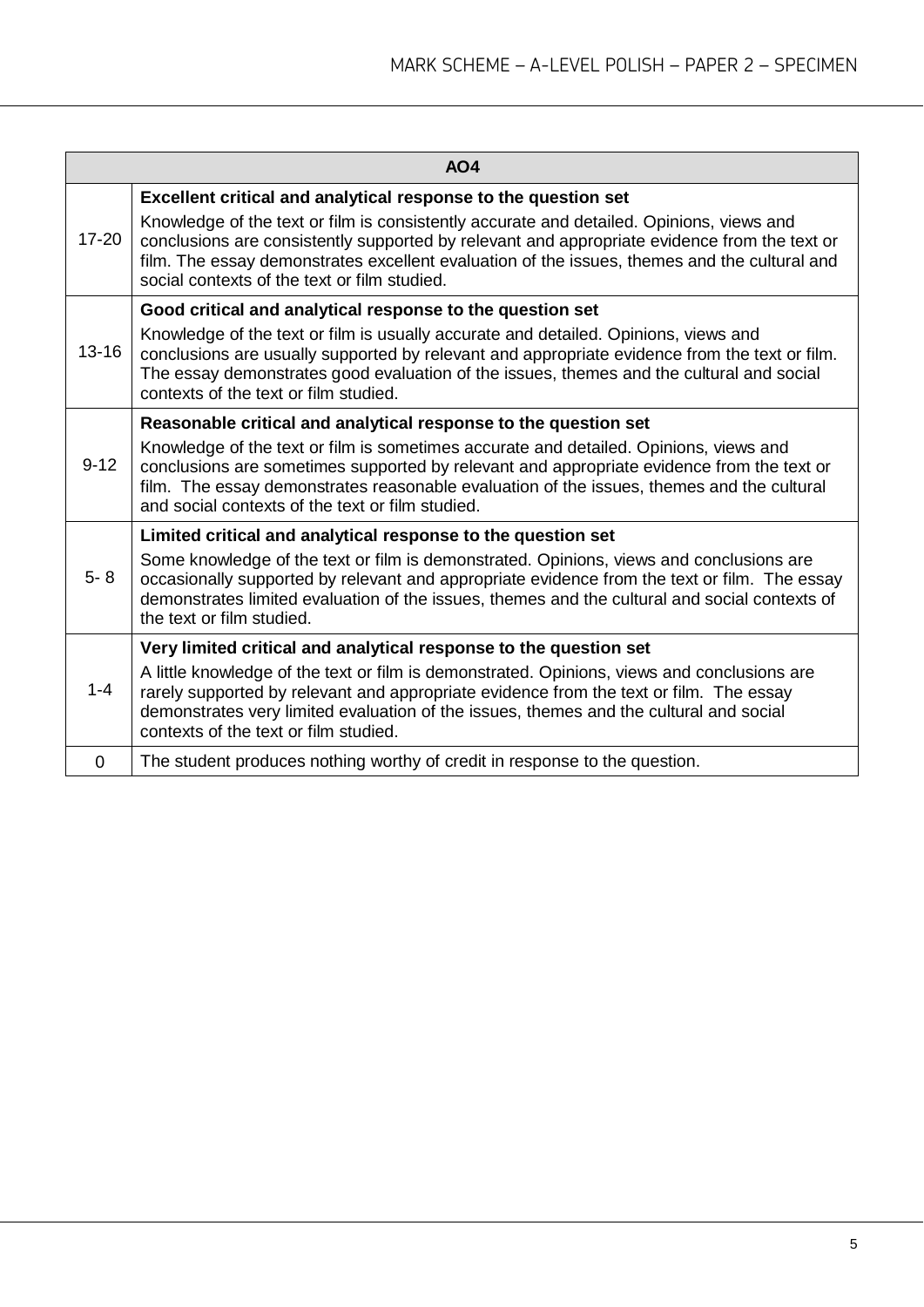# **Section A: Books**

**Sławomir Mrożek:** *Tango*

**Either**

# **Question 01.1**

"Totalna wolność prowadzi do chaosu i anarchii". Do jakiego stopnia zgadzasz się z tym stwierdzeniem? – przeanalizuj w oparciu o treść sztuki.

#### **Possible content**

Presentation of the situation in the family – three generations.

Eugeniusz and Eugenia's attitude to life – conformism.

Analysis of Stomil's and Eleonora's protest against old values.

Analysis of young generation; Artur and Ala. Artur's rebellion against the situation in the house.

Edek – an outsider – his outlook and values.

Contrasting the groups and concluding what they created and Artur's failure.

Edek's coming to power, explaining what made it possible thus answering the question set.

Conclusion drawing together the wider aspects of the play.

# **[40 marks]**

#### **Or**

#### **Question 01.2**

Przeanalizuj czy Artur był skazany na porażkę w próbie wprowadzenia porządku do swojego życia i otoczenia.

# **Possible content**

Three generations presented in the play.

Eugeniusz and Eugenia; their behaviour and values.

Stomil and Eleonora; their protest against old values and situation they created.

Artur's dissatisfaction with the present status quo and his actions to remedy it.

Analysis of his failure – lack of vision and understanding of people.

What his failure resulted in – Edek's coming to power.

Victory of a dictator and totalitarian system.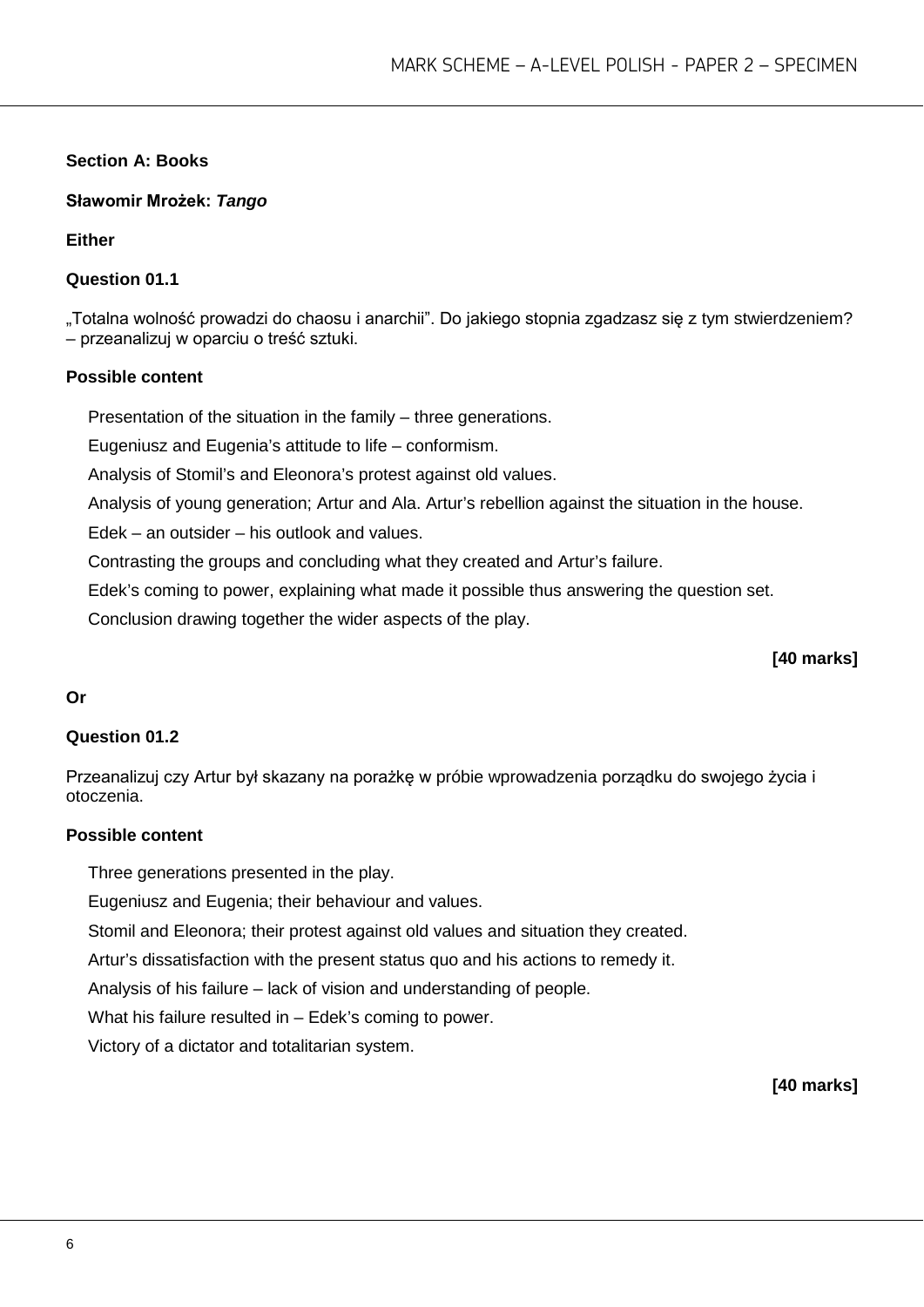# **Jarosław Iwaszkiewicz:** *Panny z Wilka* **i** *Brzezina*

#### **Either**

#### **Question 02.1**

Przeanalizuj postawy i konflikty głównych bohaterów – Wiktora z *Panien z Wilka* oraz dwóch braci, Stanisława i Bolesława z *Brzeziny*.

#### **Possible content**

Wiktor's arrival in Wilko after 15 years of absence.

Wiktor's mid-life crisis, loss of his friend and attempts to pick up where he left 15 years ago.

Re-evaluation and realisation that one cannot turn the clock back.

Conflict of two brothers based on their different circumstances and outlook on life.

Their young years.

Stanislaw's illness and his imminent death.

Boleslaw's mourning after the loss of his wife.

Reconciliation of the brothers.

#### **[40 marks]**

#### **Or**

#### **Question 02.2**

Przeanalizuj jak stosunek do życia głównych bohaterów wpływa na przebieg wypadków w powyższych opowiadaniach Iwaszkiewicza.

#### **Possible content**

Analysis of Wiktor's situation/reasons for coming to Wilko.

Wiktor's mid-life crisis/attempt to relive his youth resulting in trying to form some relation with the sisters/analysis of the failure of his attempt.

Wiktor's re-evaluation/changed outlook on life resulting in leaving Wilko.

Analysis of how Stanisław's character and attitude to life had an impact on Bolesław's behaviour and actions.

Analysis of the events that follow Stanisław's arrival/how they trigger the events in *Brzezina*. Analysis of events that resulted in Bolesław's shaking off his inertia and being able to face his responsibilities.

Conclusion - similarity to certain degree of the metamorphosis of both characters although caused by different events.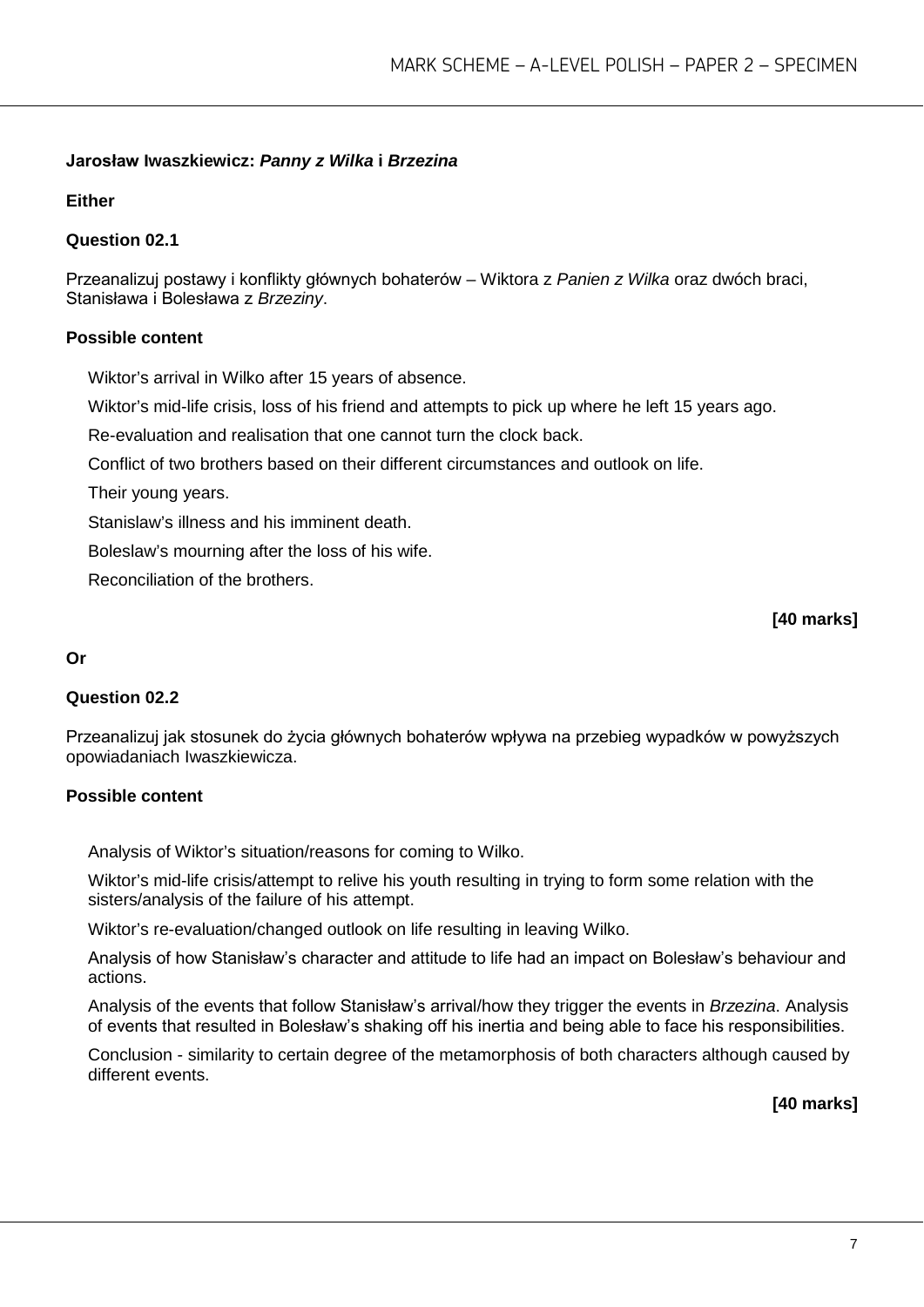# **Jerzy Andrzejewski:** *Popiół i diament*

**Either**

#### **Question 03.1**

Do jakiego stopnia czyny i postawy sędziego Kosseckiego można uznać za usprawiedliwione?

#### **Possible content**

Kossecki's life and standing in society before the war.

His actions in the concentration camp.

Kossecki's return home and inability to cope with his past.

Kossecki's two conversations with Podgórski and his attempts to justify his actions in the concentration camp.

Evaluation of whether it is possible to have two lives and two sets of values - one in the time of peace and one in the time of war.

**[40 marks]**

#### **Or**

### **Question 03.2**

Przeanalizuj jak wydarzenia historyczne przedstawione w powieści odzwierciedlają polityczne i moralne dylematy związane z antykomunistycznym ruchem oporu w Polsce tuż po zakończeniu drugiej wojny światowej.

#### **Possible content**

Consider the relevance of the time the action of the book takes place to the events.

Maciej, Andrzej and captain Waga, the representatives of AK (Home Army) and their involvement in the fight under German occupation and their actions now.

May 8<sup>th</sup> 1945 peace and explanation of the new political system in Poland.

Attitude to the new regime of the Home Army. Maciek and Andrzej's dilemma and moral choices.

Choices made by Drewnowski and president Święcki in the new situation.

Jerzy Szretter, Alek, Felek and Marcin - the influences of the war on their moral values.

The influence of war on people's behaviour.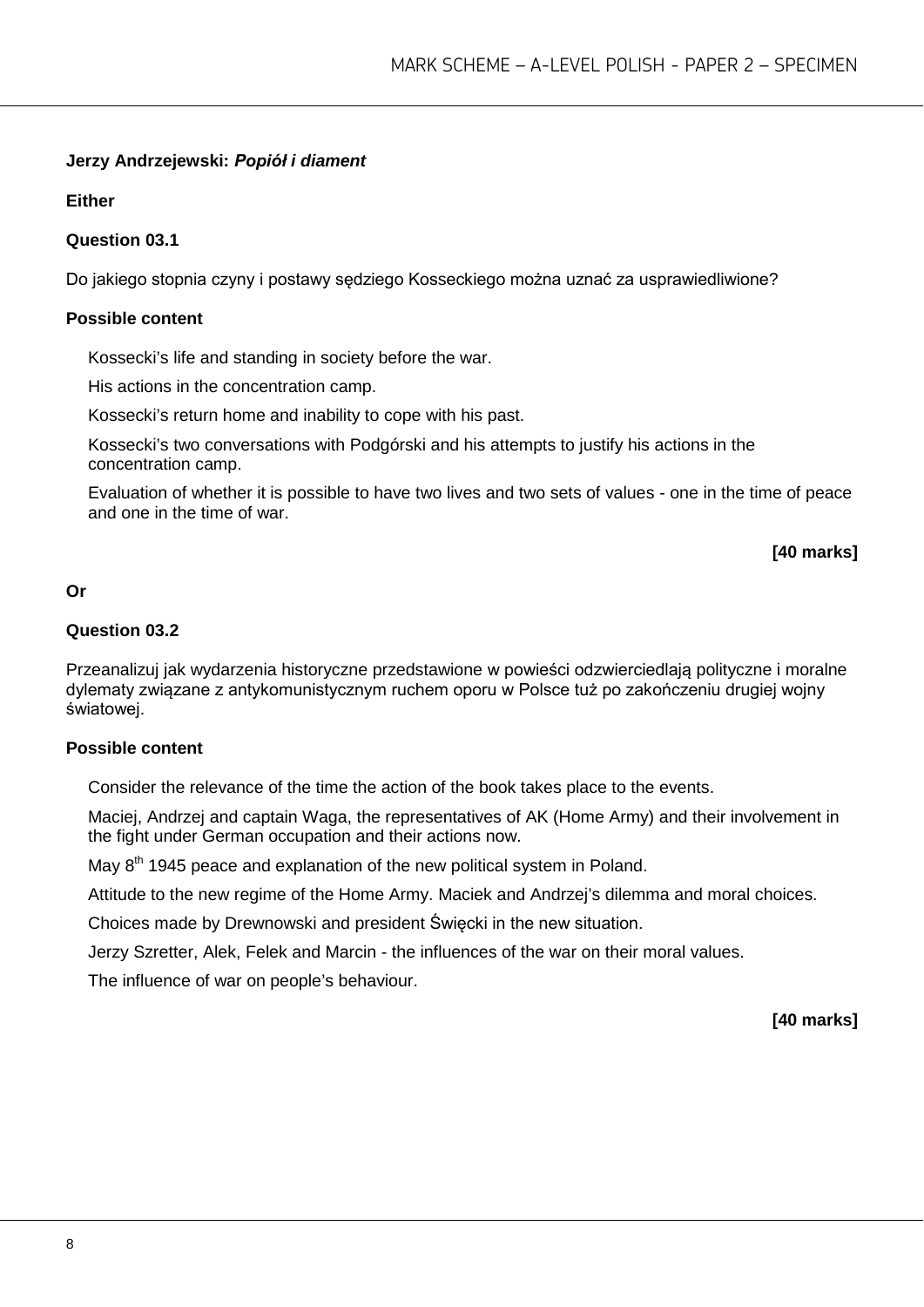# **Section B: Films**

# **Krzysztof Kieślowski:** *Przypadek*

**Either**

**Question 04.1**

Do jakiego stopnia tytuł filmu *Przypadek* trafnie odzwierciedla treści w nim zawarte?

#### **Possible content**

Presentation of the structure of the film - three different stories each presenting a different Witek based on the coincidence at the railway station.

First story – his life influenced by the person met on the train.

Different attitude in the second, influenced by the person met on the train.

Witek in the third deciding to stay for his wife's party and travelling by plane.

How Witek's life was based on the little coincidental facts.

The aptness of the title in conveying the meaning of the film.

#### **[40 marks]**

#### **Or**

#### **Question 04.2**

Na podstawie trzech historii pokazanych w filmie przeanalizuj na ile skutecznie, Twoim zdaniem, udało się reżyserowi przedstawić scenę polityczną tamtych czasów.

#### **Possible content**

Analysis of Witek's life and career as a member of communist regime - his rise and fall/ how the regime manipulated him to its advantage.

Analysis of Witek's life as an active member of the opposition.

Witek's attempt in the third story to be apolitical and lead a normal family life and the result of it – draw conclusion.

How the three different attitudes to the political scene resulted in the different fate of the protagonist.

Conclusion – how successful the director was in presenting the political situation of those times.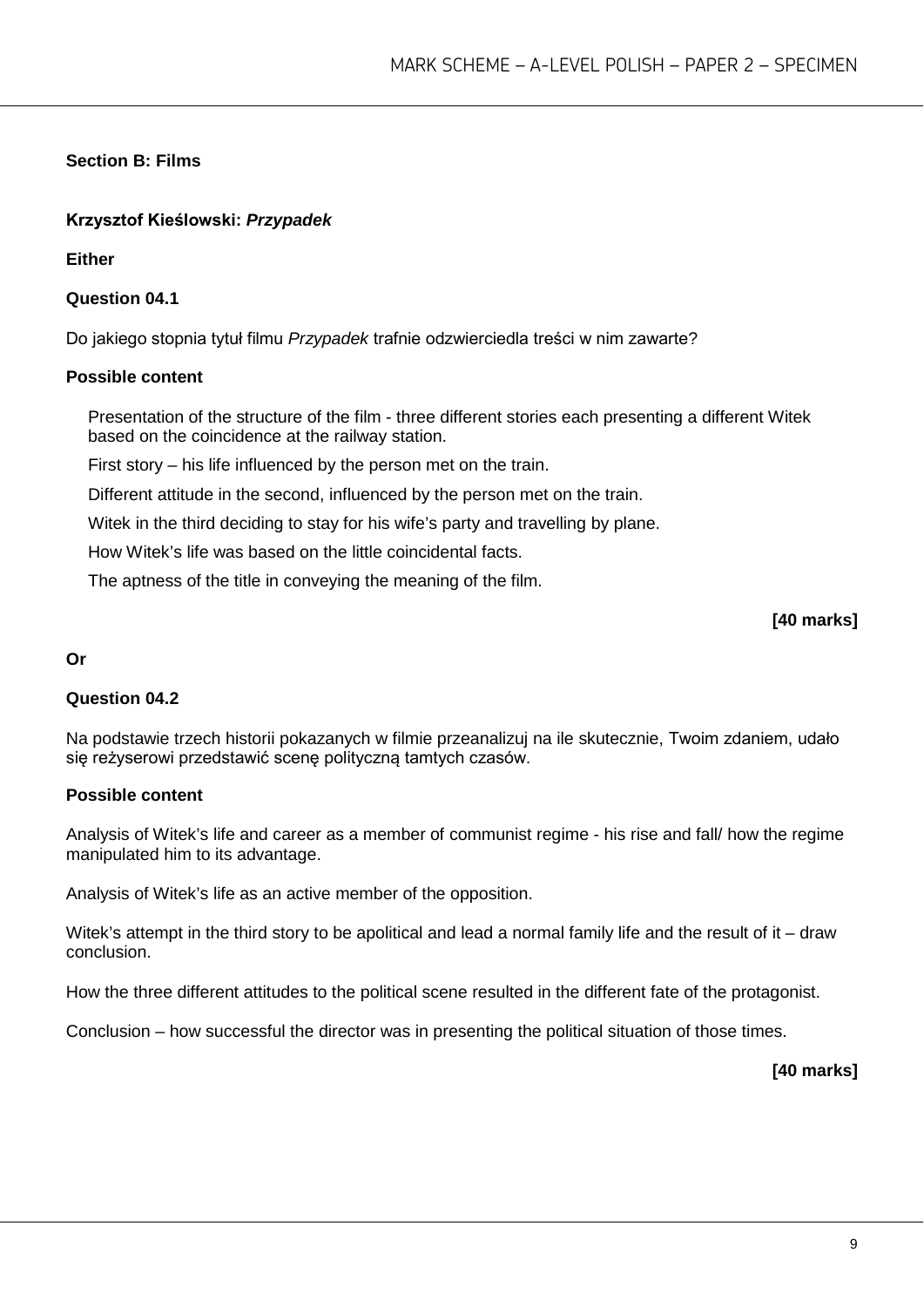# **Andrzej Wajda:** *Katyń*

# **Either**

# **Question 05.1**

W jakim stopniu film zgłębia tematykę odwagi i determinacji w życiu człowieka?

# **Possible content**

Analysis of different groups of society in new political situation.

Analysis of the impact of the new situation on the wife and the daughter of the colonel, clergy, intelligentsia, people in power and the army.

Evaluation of how they come to terms with the new situation from the aspect of courage and determination.

Wajda's view and evaluation of the theme of heroism and determination.

#### **[40 marks]**

#### **Or**

### **Question 05.2**

Przeanalizuj powody, dla których reżyser przedstawia wydarzenia w filmie z perspektywy kobiet.

#### **Possible content**

Relevant facts of Wajda's life in the period of World War II.

Waiting women – mothers, wives and sisters.

Their problems, difficulties and dilemmas.

Two sisters; difference of attitude.

Heroism of women and Wajda's acknowledgment of it.